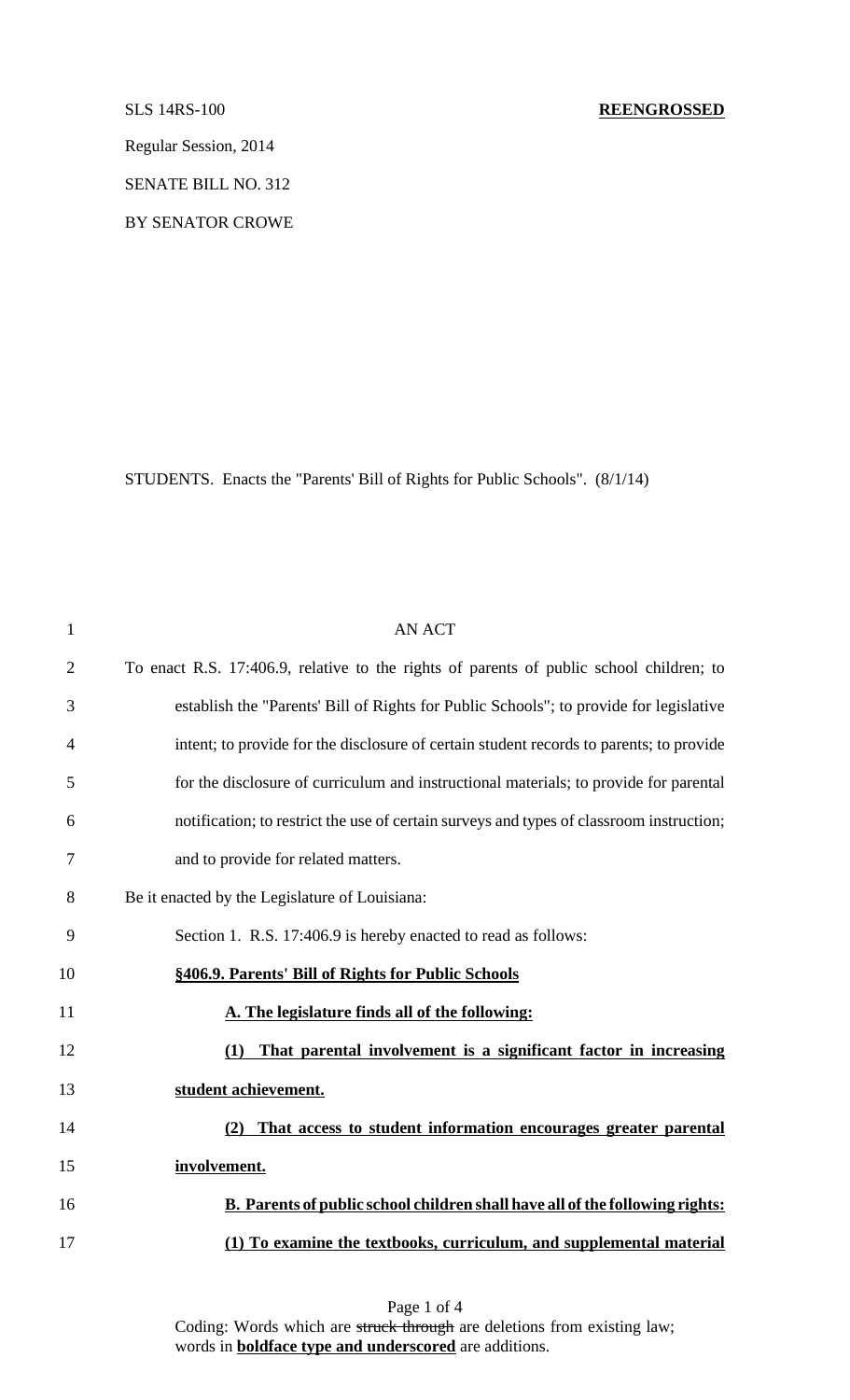| $\mathbf{1}$   | used in their child's classroom.                                               |
|----------------|--------------------------------------------------------------------------------|
| $\overline{2}$ | (2) To inspect their child's school records, including all of the following:   |
| 3              | (a) Academic records.                                                          |
| 4              | (b) Medical or health records.                                                 |
| 5              | (c) Records of any mental health counseling.                                   |
| 6              | (d) Records of any vocational counseling.                                      |
| 7              | (3) To be notified when medical services are being offered to their child,     |
| 8              | except where emergency medical treatment is required. In cases where           |
| 9              | emergency medical treatment is required, the parent shall be notified as soon  |
| 10             | as practicable after the treatment is rendered.                                |
| 11             | (4) To be notified if a criminal action is deemed to have been committed       |
| 12             | against their child or by their child.                                         |
| 13             | (5) To be notified if law enforcement personnel question their child,          |
| 14             | except in cases where the parent has been accused of abusing or neglecting the |
| 15             | child.                                                                         |
| 16             | (6) To be notified if their child is taken or removed from the school          |
| 17             | campus without parental permission.                                            |
| 18             | (7) That the school shall not discriminate against their child based upon      |
| 19             | the sincerely held religious beliefs of the child's family.                    |
| 20             | (8) To receive written notice and the option to opt their child out of any     |
| 21             | surveys that include questions about any of the following:                     |
| 22             | (a) The student's sexual experiences or attractions.                           |
| 23             | (b) The student's family beliefs, morality, religion, or political             |
| 24             | affiliations.                                                                  |
| 25             | (c) Any mental health or psychological problems of the student or a            |
| 26             | family member.                                                                 |
| 27             | (9) To receive written notice and have the option to opt their child out       |
| 28             | of instruction on topics associated with sexual activity.                      |
| 29             | C. Notwithstanding anything to the contrary, a public school shall not         |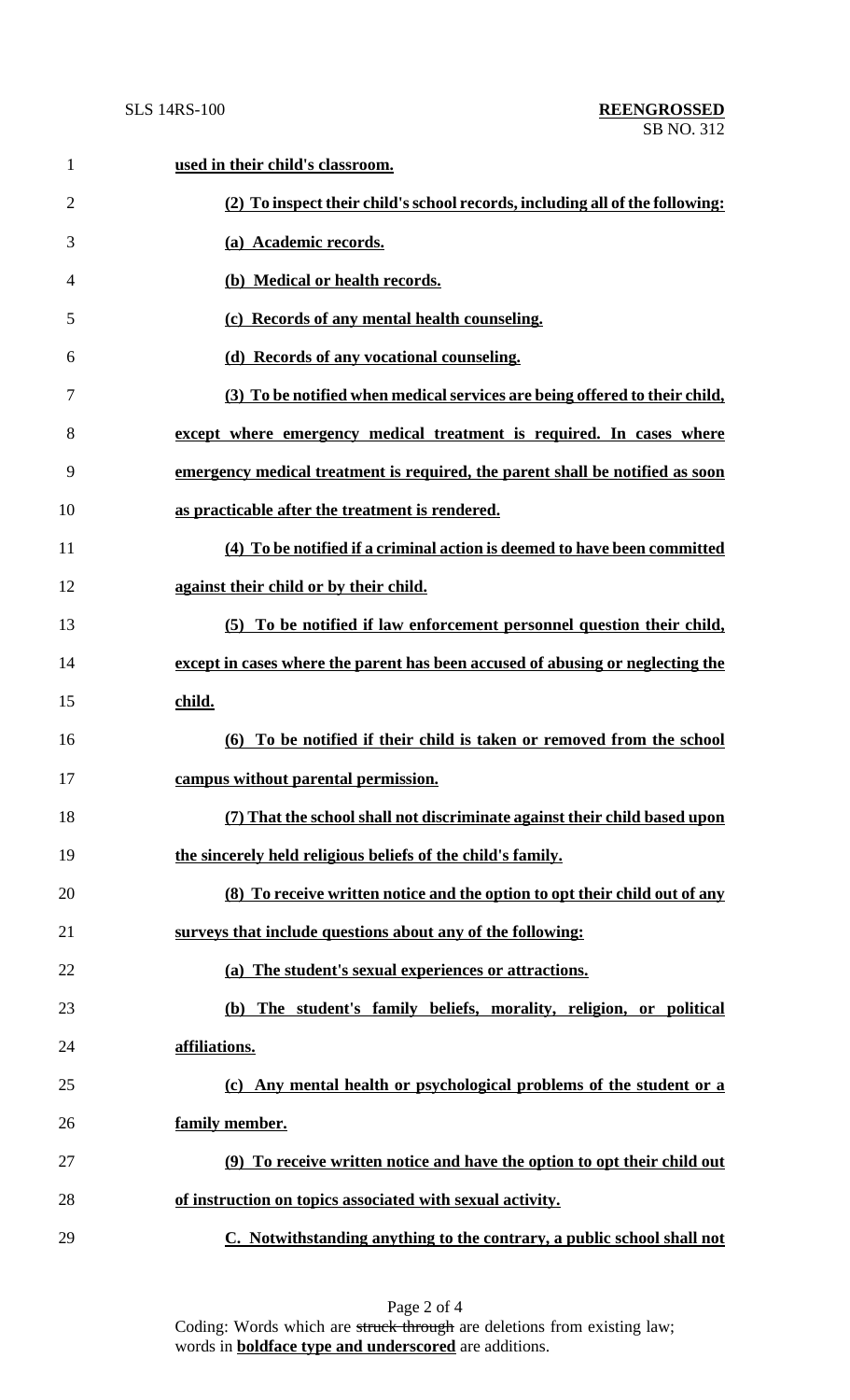| or health records or mental health counseling records to a parent during the<br>pendency of an investigation of child abuse or neglect conducted by any law |
|-------------------------------------------------------------------------------------------------------------------------------------------------------------|
|                                                                                                                                                             |
|                                                                                                                                                             |
| enforcement agency or the Department of Children and Family Services where                                                                                  |
| the parent is the target of the investigation, unless the parent has obtained a                                                                             |
| court order.                                                                                                                                                |
| Section 2. This Act shall be known as the "Parents' Bill of Rights for Public                                                                               |
| Schools".                                                                                                                                                   |
|                                                                                                                                                             |

The original instrument was prepared by Carla S. Roberts. The following digest, which does not constitute a part of the legislative instrument, was prepared by Cathy R. Wells.

Crowe (SB 312)

# DIGEST

Proposed law establishes the "Parents' Bill of Rights for Public Schools".

Proposed law provides that the legislature finds:

- (1) That parental involvement is a significant factor in increasing student achievement.
- (2) That access to student information encourages greater parental involvement.

Proposed law provides that the parents of public school children shall have all of the following rights:

- (1) To examine the textbooks, curriculum and supplemental material used in their child's classroom.
- (2) Inspect their child's school records, including academic records, medical or health records, records of any mental health counseling, or records of any vocational counseling.
- (3) To be notified when medical services are being offered to their child, except where emergency medical treatment is required. If emergency medical treatment is required, the parent shall be notified as soon as practicable after the treatment is rendered.
- (4) To be notified if a criminal action is deemed to have been committed against their child or by their child.
- (5) To be notified if enforcement personnel question their child, except in cases where the parent has been accused of abusing or neglecting the child.
- (6) To be notified if their child is taken or removed from the school campus without parental permission.
- (7) That the school shall not discriminate against their child based upon the sincerely held religious beliefs of the child's family.

## Page 3 of 4

Coding: Words which are struck through are deletions from existing law; words in **boldface type and underscored** are additions.